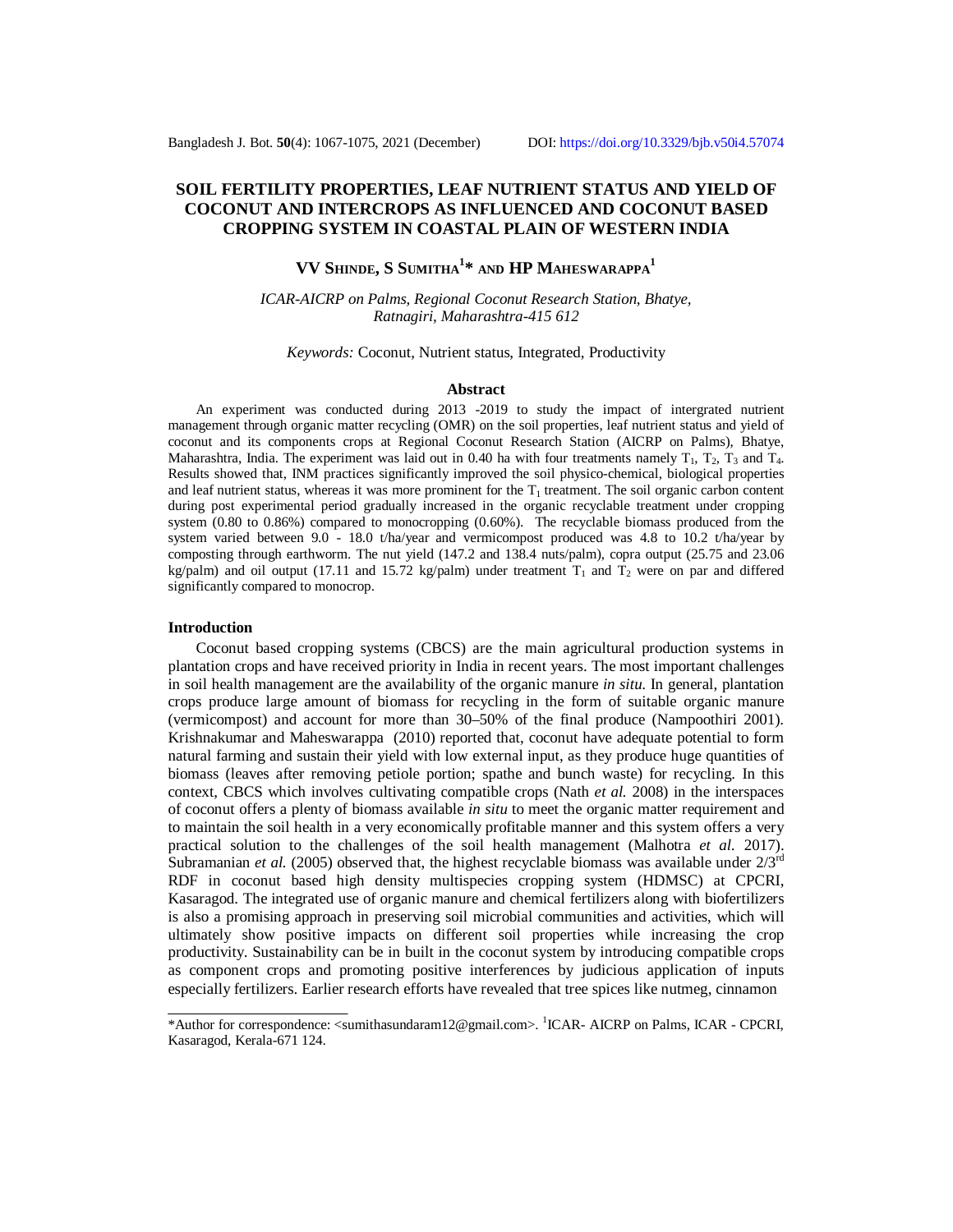and fruit crops *viz*., banana and pineapple were compatible and economical intercrops in well spaced coconut gardens of Konkan regions (Shinde *et al.* 2020). With these aspects under consideration, the present investigation was conducted to assess the influence of integrated nutrient management on the soil and leaf nutrient status, microbial population and sustainability of coconut based cropping system involving coconut, banana, nutmeg, cinnamon and pineapple.

# **Materials and Methods**

A long- term experiment was carried out in 32 years old COD x WCT coconut plantation spaced at  $7.5 \times 7.5$  m under ICAR - All India Coordinated Research Project on Palms at Regional Coconut Research Station, Bhatye (DBSKKV, Dapoli) Maharashtra, India during 2013-14 to 2018-19. The experimental site comes under the tropical humid climate, situated at 16.58°N latitude, and 73.17°E longitude at an elevation of 3.0 m above mean sea level with the mean minimum temperature of  $21^{\circ}$ C and the mean maximum temperature of 36 $^{\circ}$ C. The soil of the experimental site was red sandy loam with 6.8 pH, medium organic carbon content (0.46 %) and medium-fertility status. The average annual rainfall received is 3500 mm, of which 82 per cent is received during the southwest monsoon (June-September). The crops in the cropping system were managed with the recommended package of practices. The details of crops grown with their mean population level over the experimental period are presented in Table 1.

| Crop      | Variety               | Year of<br>planting | Spacing                                                                                                                                     | Plants/<br>block | Plants/<br>ha |
|-----------|-----------------------|---------------------|---------------------------------------------------------------------------------------------------------------------------------------------|------------------|---------------|
| Coconut   | COD x WCT             | 1991                | 7.5 x 7.5 m                                                                                                                                 | 20               | 175           |
| Nutmeg    | Konkan Swad           | 2013                | At the center of four palms                                                                                                                 | 12               | 135           |
| Cinnamon  | Konkan Tej            | 2014                | 2 m (single plant between two palms in a row)                                                                                               | 62               | 615           |
| Banana    | Konkan<br>safedValchi | 2012                | 2 m from coconut palm in four directions and<br>between intercrops                                                                          | 62               | 615           |
| Pineapple | Kew                   | 2013                | Paired rows of raised bed of 45 cm distance<br>between rows and 30 cm between suckers<br>(Two pair rows in between two rows of<br>coconut.) | 960              | 10800         |

**Table 1. Component crops grown in coconut-based INM system.**

Treatment details are as follows:

 $T_1$ : 75 per cent of Recommended Dose of Fertilizers (RDF) + 25% of N through organic recycling with vermicompost + intercrops.  $T_2$ : 50 per cent of RDF + 50% of N through organic recycling with vermicompost  $+$  Vermiwash application  $+$  bio-fertilizer application  $+$  *in situ* green manuring with cowpea + intercrops.  $T_3$ : Fully organic: 100% of N through organic recycling with vermicompost + vermiwash application + bio-fertilizer application + *in situ* green manuring with cowpea and green leaf manuring (*Glyricidia* leaves) + composted coir pith, husk incorporation (once in three years) and mulching with coconut leaves+ intercrops. T<sub>4</sub>: Control: monocrop of coconut with recommended NPK and organic manure.

The experimental block of each treatment was laid out in 0.10 ha (1000 sq m) coconut garden which was planted at a distance of 7.5 m  $\times$  7.5 m in a square system and intercropping with released varieties of spices and fruit crops.

Recyclable biomass of coconut (leaves after removing petiole portion; spathe and bunch waste), banana (leaves and pseudostem after harvest of bunch) and nutmeg and cinnamon (pruned biomass) was collected during different years and vermicomposted in the field itself using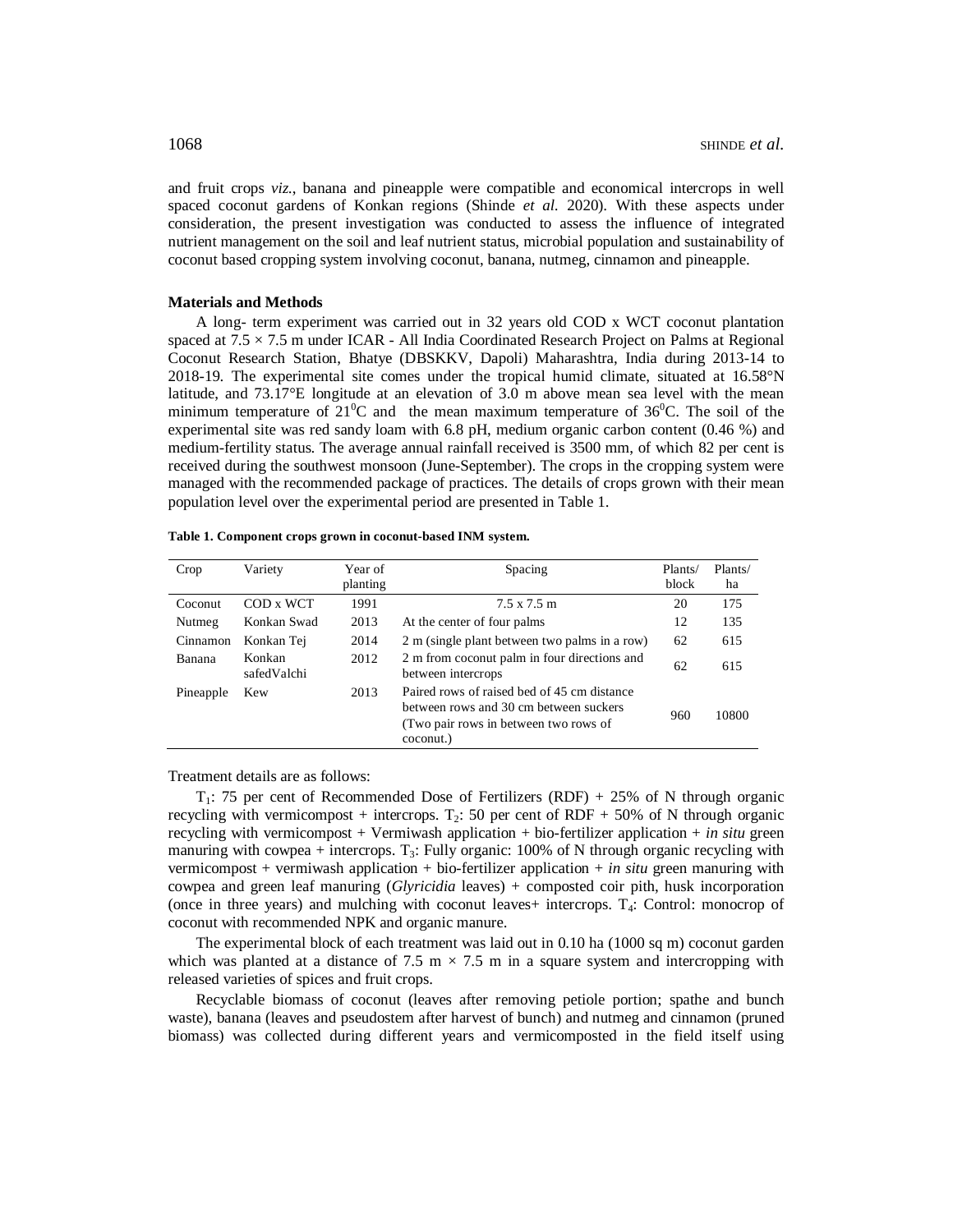*Eudrilus* sp. of earthworm and applied to coconut palms and component crops. The quantity of NPK and vermicompost applied under different INM practices has been described by Maheswarappa *et al*. (2011). As per the different INM practices, vermicompost was applied during September-October, and inorganic fertilizers in the form of urea, single super phosphate and muriate of potash were applied in three splits doses during (May-June, August-September and January- February) every year as per treatment details. The vermiwash collected was drenched in the basin of each crop by diluting it in the ratio of 1:10 with water and applied twice in the year for coconut @ 5 litres/basin, nutmeg@ 2 litres/tree, cinnamon@ 2 litres/tree banana @ 2 litres/plant, and pineapple @ 2 litres raised/bed. Cowpea was grown as green manure crop in the basins of coconut and the same was incorporated when it attained 50% flowering stage. In addition to this, *Glyricidia* plants were grown as green leaf manuring crop at a border of plot and Glyricidia *loppings* were incorporated in the rhizosphere of coconut and intercrops in June, during application of fertilizer. Sprinkler irrigation was followed for irrigating coconut based cropping system during October to May at IW/CPE of 1.0. Husk incorporation in the trenches was followed in each set of four coconut palms. Dried coconut leaves were also used for mulching in summer months (February-May) for soil moisture conservation.

As component crops vary in their growth habit, the harvesting period also varied accordingly. The economic products were harvested as and when ready and quantified per hectare of coconut garden. The nuts were harvested periodically at maturity from July to June and pooled to get nut yield per palm per year. Copra content in a nut was recorded by drawing random sample of six nuts per treatment at each harvest, dehusking, separation of kernel from shell, drying in the shade and averaging over harvests. Copra yield per palm was computed based on the copra content in the nut in each treatment.

The soil and leaf samples were collected from three palms in each plot during preexperimental (2013-014) and post experimental (2018-19) period. Soil samples were collected from 0–25, 25- 50 cm and 50-100 cm depth, 1 m away from the bole of the coconut using augur and soil properties and microbial enumeration were determined by adopting the standard procedures. The leaf samples were collected from index leaf (14 leaf) of the coconut palm by using a specially designed knife, by cutting 4-5 leaflets from the middle of the frond on both the sides. The leaf samples were washed with distilled water, oven-dried at 65°C for 72 hrs and powdered using a Tecator Cyclotec sample mill. From the powdered bulk plant samples, subsamples were weighed separately for nutrient analysis (N, P and K), for total nitrogen analysis, 0.5 g was digested with 0.02 N  $H_2SO_4$  and 30%  $H_2O_2$  and kept for 30 min at 250°C temperature. Upon cooling 1 ml of 30%  $H_2O_2$  added up to clearing digest and desired volume was made up with distilled water. Micro-Kjeldahl glass distillation apparatus was used to determine the total nitrogen. The digested samples were subjected to distillation and absorbed in boric acid and titrated against  $H<sub>2</sub>SO<sub>4</sub>$  for N determination (Linder and Harley 1942). The powdered fraction (0.5 g) of leaf sample was digested in di-acid mixture of  $HNO<sub>3</sub>$ :  $HClO<sub>4</sub>$  (3 : 1) and analysed for phosphorus and potassium content. Phosphorus was determined by ammonium vanadomolybdo phosphoric acid yellow color method and potassium was determined by Flame photometer method (Richards 1968).

The population of bacteria, actinomycetes and fungi were determined in the collected soils by serially diluted in sterile water blanks to produce several dilutions and 1 ml aliquot was pour plated in different media. Three sets of samples were drawn from each treatment and three replications for each group of microorganisms were maintained. Total numbers of bacteria were counted on nutrient agar after 24-48 hrs incubation at 28°C, actinomycetes on Ken Knights and Munaier's agar (1) counted after 5-7 incubation at 28°C and fungi on Martin's rose Bengal agar counted after 2-4 days incubation at 28°C (Allen, 1959 and Martin, 1950). The results of the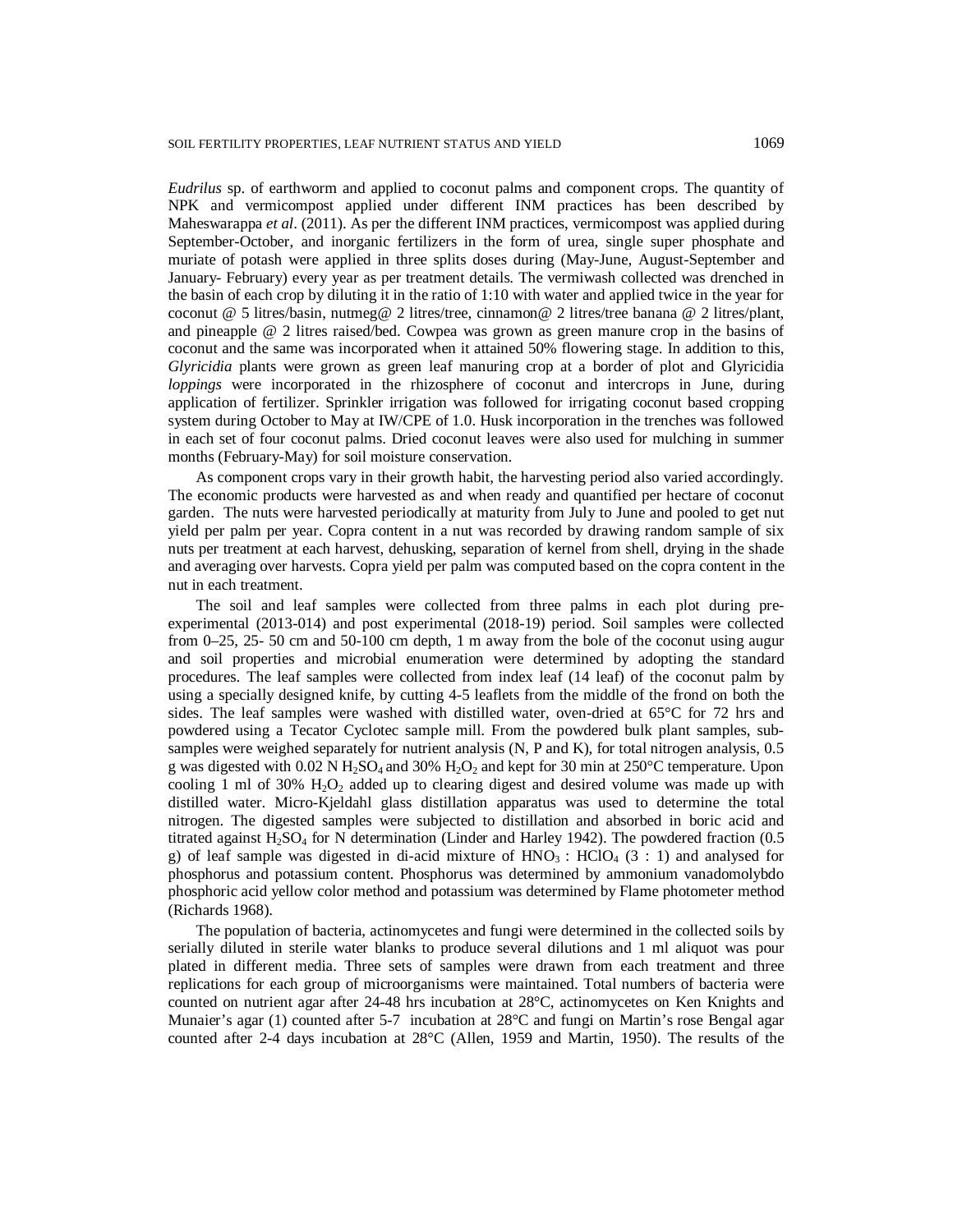microbial analyses were given as CFU/g of dry soil, whereas CFU value was the average of  $4 \times 3$ sample replicates. Extraction of earthworm population was carried out by hand sorting of upper 20 cm soil with immediate formalin extraction (Rombke *et al.* 2006).

As the experiment was laid out in a block of 0.10 ha area for each treatment, the weather parameters during the year influence the productivity of the system. Hence, in the analysis, the year effect was taken as a fixed effect in the ANOVA table and treatment effect as error. The statistical analysis was performed using Statistical analysis system 9.3 computer software (SAS Institute Inc., 1995). DMRT procedure was used at  $P = 0.05$  level to determine the significance among the treatments.

## **Results and Discussion**

The recyclable biomass from coconut palm and intercrops *viz.,* nutmeg, cinnamon, banana and pineapple under different treatments presented in Fig. 1 showed that the higher amount of recyclable biomass (18,654 kg/ha/year) was recorded in  $T_1$  treatment followed by  $T_2$  and  $T_3$ (17,670 and 15,708 kg/ha/year), respectively. Total recyclable bio mass generated in the system was to the tune of 61 t/ha. The increase in the biomass production in  $T_1$ ,  $T_2$  and  $T_3$  treatment was due to accommodation of component crops *viz.,* nutmeg, cinnamon, banana and pineapple. Paul *et al.* (2020) reported that quantity of recyclable biomass generated at arecanut garden (Assam) ranged between 8.27 to 12.23 t/ha/year. In the present studies, the total vermicompost production in the cropping system was 4.8 to 10.2 t/ha/year (Fig 1) with recovery of 52-54%. Bhat and Sujatha (2007) reported that conversion of the recyclable biomass (8,724-10,354 kg/ha/year) into vermicompost in arecanut based garden with the recovery of 82 - 87 %. The present study revealed that, earthworm population in coconut basin ranged from 6.7 to 15.30 individual's  $m^{-2}$  at 0 - 10 cm depth and it decreased with the increase the soil depth (Fig. 2). Cropping systems thus modified specific and functional diversity as well as earthworm community biomass. It is evident that, increasing the organic matter (100%) inputs to the soil and intercropping, promote significantly higher earthworm populations  $(T_3)$  followed by  $T_1$ . On the other hand, the RDF and monocropping of coconut (T<sub>4</sub>) recorded the lowest earthworm density (6.7 individual's m<sup>-2</sup>). The recycling of biomass by vermicomposting and field application will reduce the chemical fertilizer requirement of coconut and cost of cultivation.



Fig. 1. Biomass generation and vermicompost production in coconut based INM system.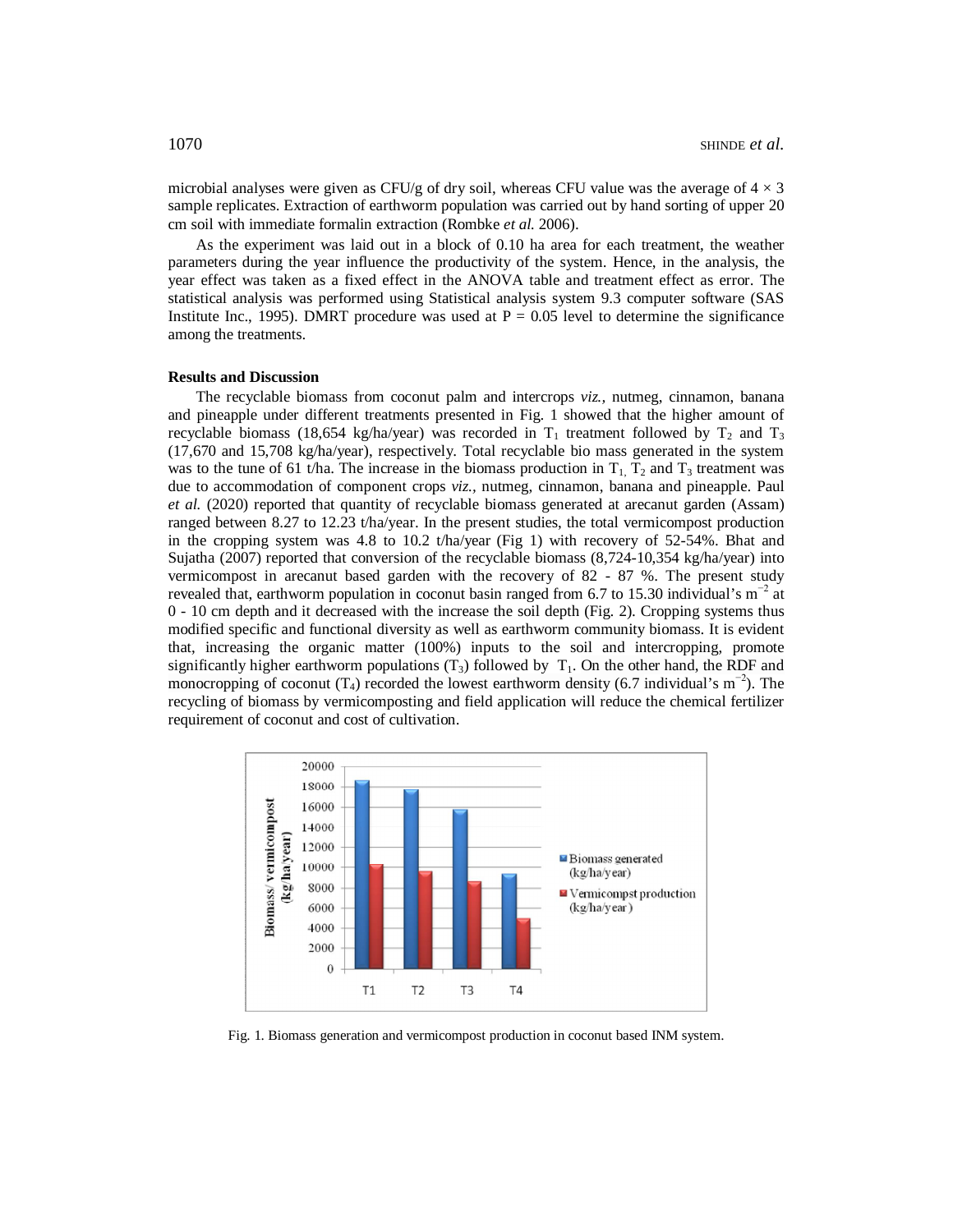

Fig. 2. Earthworm population (Individuals  $m<sup>2</sup>$ ) as influenced by coconut based INM system

Post-experimental soil pH, EC and organic carbon content differed significantly among the INM treatments (Table 2). Results of soil EC revealed a significant change among INM treatments compared with the initial value. Significant increased in soil post experimental pH was observed with the INM treatments (7.2 to 7.5) compared with the initial soil pH value (pH 6.8), although the numerical values of pH for all treatments are within the normal soil pH range. It also revealed that, treatment with different types of recyclable biomass either alone or in combination with 75 % and 50% of the recommended NPK dose slightly increased pH (7.2 to 7. 5) compared with  $T_4$  (pH 6.8). The optimum soil pH for coconut cultivation ranged from 6.4 to 7.0, though the palms can also survive under soil pH of 7.1 to 7.5 (Issaka *et al*. 2012). In the present study, the post experimental soil organic content (0.60 to 0.86 %) was observed under INM treatments compared to the initial values of 0.40 to 0.51 %, whereas the build-up of organic carbon was higher under

| Treatments     | pH               |               | $EC$ ( $dS/m$ ) |                 | OC(%)          |                | Pre experimental soil NPK status |                 |                  |
|----------------|------------------|---------------|-----------------|-----------------|----------------|----------------|----------------------------------|-----------------|------------------|
| $(0-25)$ cm    | Pre-             | Post-         | Pre-            | Post-           | Pre-           | Post-          | Available                        | Available       | Available        |
| depth)         | experi-          | experi-       | experi-         | experi-         | experi-        | experi         | Nitrogen                         | phosphorus      | Potassium        |
|                | ment             | ment          | ment            | ment            | ment           | -ment          | (kg/ha)                          | (kg/ha)         | (kg/ha)          |
| $T_1$          | 6.8 <sup>a</sup> | $7.5^{\circ}$ | $0.180^a$       | $0.182^{b}$     | $0.49^{\rm a}$ | $0.80^\circ$   | $253^{\rm b}$                    | 17 <sup>b</sup> | 301 <sup>a</sup> |
| T <sub>2</sub> | 6.8 <sup>a</sup> | $7.2^{\rm a}$ | $0.176^{\rm a}$ | $0.179^d$       | $0.51^{\rm a}$ | $0.83^{b}$     | $248^{\rm b}$                    | 18 <sup>a</sup> | 289 <sup>b</sup> |
| $T_3$          | 6.8 <sup>a</sup> | $6.8^{b}$     | $0.176^{\rm a}$ | $0.186^{\circ}$ | $0.46^{\circ}$ | $0.86^{\circ}$ | $220^{\circ}$                    | 16 <sup>c</sup> | $278^{\rm b}$    |
| $T_{4}$        | $6.7^{\rm a}$    | $6.7^\circ$   | $0.178^{\rm a}$ | $0.187^{\rm a}$ | $0.40^a$       | $0.60^{\rm d}$ | $265^{\circ}$                    | 17 <sup>b</sup> | $312^a$          |
| $CD(P=0.05)$   | NS               | 0.16          | NS              | 0.004           | NS             | 0.017          | 9.35                             | 0.64            | 11.29            |
| $C.V.$ $(\%)$  | 1.66             | 1.65          | 1.60            | 1.66            | 4.61           | 1.53           | 2.77                             | 2.75            | 2.79             |

**Table 2 . Effect of integrated nutrient management on soil properties and nutrient status in coconut garden at 0- 25 cm depth.**

Values followed by same lowercase letter in a column show non-significant differences at 0.05 level.

cropping system (0.80 to 0.86 %) compared to monocropping  $T<sub>4</sub>(0.60 \%)$ . These findings are in agreement with the earlier report from Assam by Nath *et al*. (2012) who observed that organic carbon increased with increasing level of N-application in combination with vermicompost. Shinde *et al.* (2020) observed that, rhizosphere of intercrops like nutmeg; cinnamon, pineapple and banana also recorded higher organic carbon content, whereas, in the interspace of monocropping, it was significantly lower. Growing intercrops in the coconut garden have led to the addition of recyclable biomass from the intercrops, which has resulted in improvement in the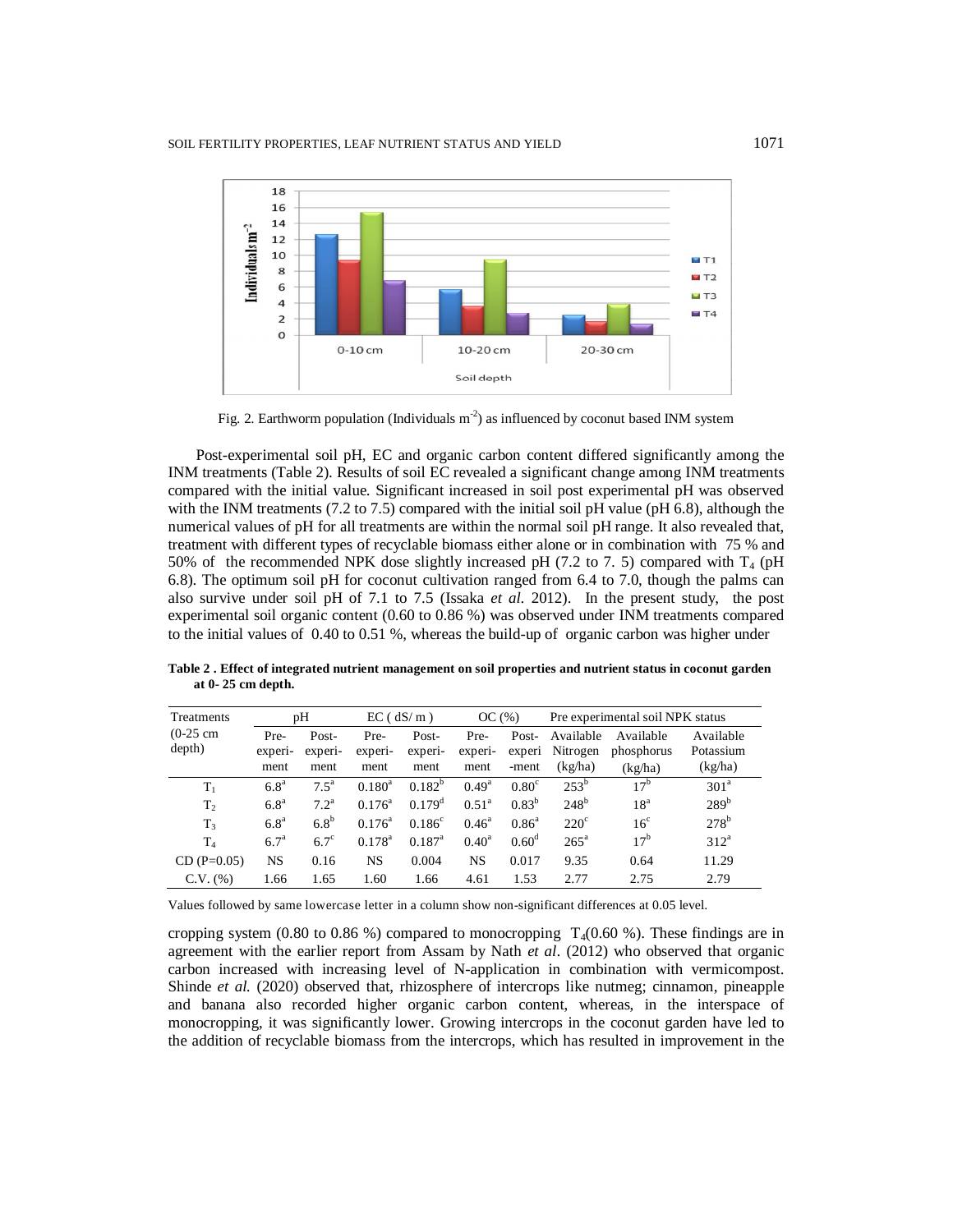organic carbon content. Similar results were also reported by Naveen Kumar *et al*. (2016) in coconut based cropping system with INM.

The post experimental soil nutrient status at different depths is presented in Table 3. The results indicated that, the available nitrogen was maximum (284 kg/ha) under  $T_4$  followed by  $T_1$ and  $T_2$  (277 and 262 kg/ha) and the minimum was recorded under  $T_3$ . The available phosphorus content of soil varied from 19.3 to 25.60 kg/ha and differences among treatments were significant  $(P < .05)$ . The available soil potassium content also varied from 284.0 to 318.0 kg/ha which differed significantly among different INM treatments. Moreover, maximum soil NPK content was recorded in  $T_4$  which was due to application of recommended organic manure and straight fertilizers. Whereas under cropping system, it was observed that as the recommended NPK was reduced, the soil NPK content also found to be decreased, mainly because of the lower N and K supply through vermicompost and reduced dose of recommended N. The available NPK content in coconut rhizosphere reduced drastically at 25- 50 cm and 50- 100 cm soil depth.

**Table 3. Soil nutrient status as influenced by the INM treatments at different soil depths (post experiment 2018-2019).**

| Treatments     | Available Nitrogen |                  |                  |                |                   | Available phosphorus | Available Potassium |                 |                 |
|----------------|--------------------|------------------|------------------|----------------|-------------------|----------------------|---------------------|-----------------|-----------------|
|                | (kg/ha)            |                  |                  |                | (kg/ha)           |                      | (kg/ha)             |                 |                 |
| Depth          | $0 - 25$           | $25 - 50$        | 50-100           | $0-25$         | $25 - 50$         | 50-100               | $0 - 25$            | $25 - 50$       | 50-100          |
|                | cm                 | cm               | cm               | cm             | cm                | cm                   | cm                  | cm              | cm              |
| $T_1$          | 2.77 <sup>a</sup>  | 248 <sup>a</sup> | 202 <sup>b</sup> | $21.5^b$       | 21.3 <sup>a</sup> | $16.1^{\circ}$       | $309.3^{ab}$        | $286.0^a$       | $218.3^{\circ}$ |
| T <sub>2</sub> | $262^b$            | 241 <sup>a</sup> | $151^d$          | $25.6^{\circ}$ | $18.1^{b}$        | $13.0^{b}$           | $293.1^{b}$         | $256.0^{\circ}$ | $233.1^{b}$     |
| $T_3$          | $243^{\circ}$      | 178 <sup>b</sup> | 158 <sup>c</sup> | $19.3^{\circ}$ | $13.0^{\rm d}$    | $12.2^{\circ}$       | $284.0^{\circ}$     | $276.1^a$       | $273.0^{\circ}$ |
| $T_4$          | $284^{\mathrm{a}}$ | 251 <sup>a</sup> | 221 <sup>a</sup> | $20.3^\circ$   | $16.0^{\circ}$    | $13.4^{b}$           | $318.0^a$           | $278.1^{b}$     | $223.1^{\circ}$ |
| $CD (P=0.05)$  | 6.39               | 5.64             | 4.80             | 0.44           | 0.41              | 0.32                 | 7.19                | 6.48            | 5.51            |
| $C.V.$ (%)     | 1.72               | 1.76             | 1.88             | 1.61           | 1.73              | 1.71                 | 1.71                | 1.69            | 1.66            |

Values followed by same lowercase letter in a column show non-significant differences at 0.05 level

Data on index leaf nutrient content (Table 4) clearly indicated that combined application of organic and inorganic biofertilizers have significantly improved the leaf nutrient content. The post experimental results indicated that, maximum leaf nitrogen and phosphorus content (1.75 and 0.18 %, respectively) was recorded in  $T_1$  which was on par with  $T_2$ . Almost similar trend was also observed in leaf potassium content (1.31 %) in  $T_1$ . It was observed that, application of 75 and 50 % NPK along with vermicompost and biofertilizers with intercropping, the leaf NPK content also found to increase. This in turn helped the palms in increasing the leaf nutrient content which eventually influenced the reproductive behaviour of the coconut palms and ultimately reflected in the nut yield. Combined application of organic and inorganic nutrients and long term use of organics in the cropping system builds up the leaf nutrient status and nut yield was observed to be improved (Nath *et al*. 2012).

Table 4 showed that the soil microbial populations were highly influenced by INM treatments imposed in coconut garden under coastal plains of western India. The microbial counts in the soil represent the total microbial population in the soil, owing to better enzyme activity in relation to soil organic matter content. The improvement in microbial populations, *i.e.* Bacteria, fungi and actinomycetes of 95.0, 153.0 and 134.0 cfu/g, respectively at 0 - 25 cm depth of soil was recorded in  $T_1$ . In the present investigation, though the top soil (0-25 cm depth) is the zone of intensive microbial activity and incorporation of recyclable biomass, either alone or in conjunction with inorganic fertilizers it prompted a manifold increase in the diversity and activity of soil microbial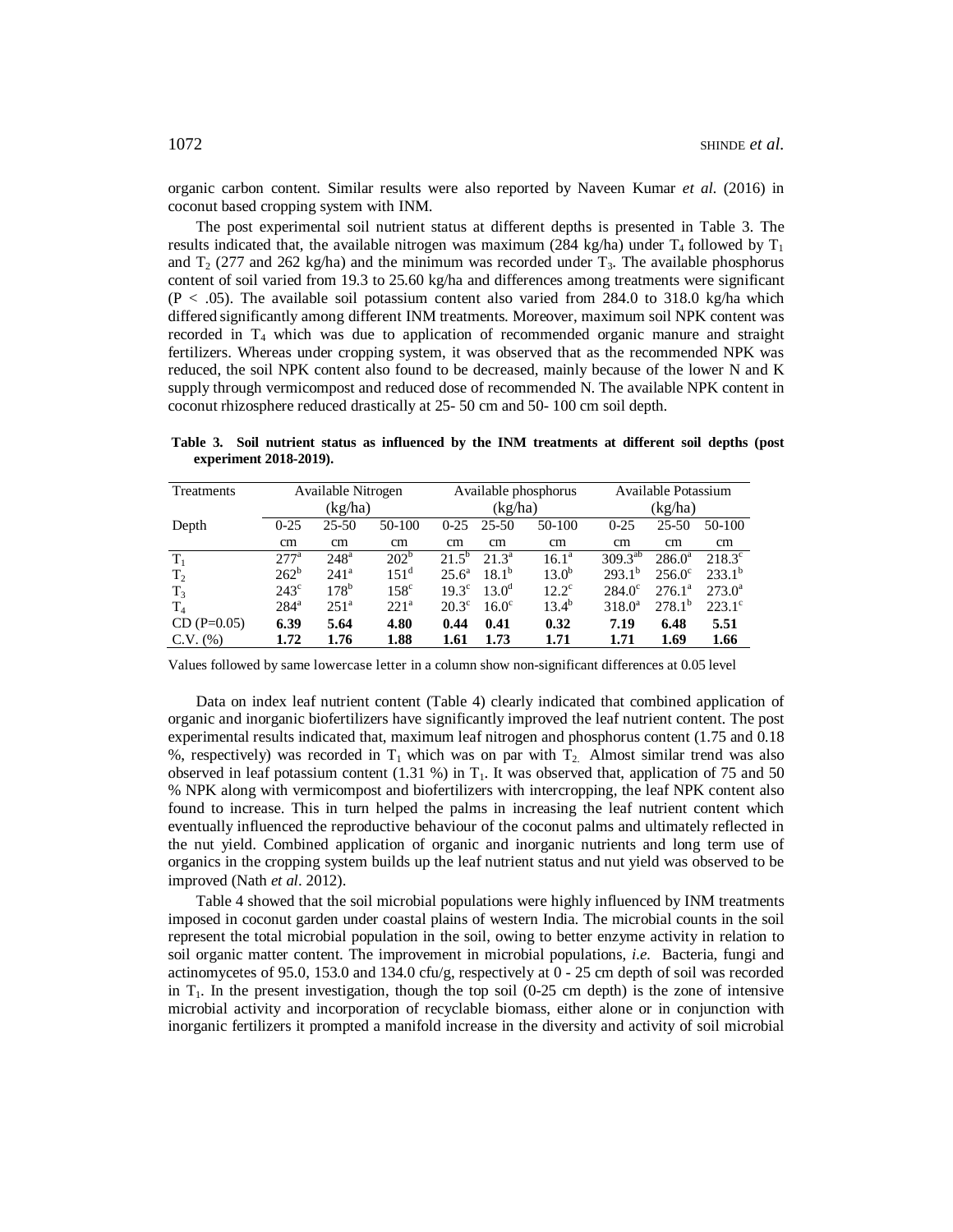population. These results revealed that, treatments received combination of intercrops, vermicompost by recycling, *in situ* green manuring (cowpea and *Glyricidia*), biofertilizer and composted coir pith had greater microbial population, which might have increased soil enzyme activity compared to chemical fertilizers application. Higher level of microbial population in the rhizosphere soils has previously been reported when treated with vermicompost and organic manures compared to inorganic fertilizers (Maheswarappa *et al.* 2014). Beneficial rhizosphere microflora observed in the active root zone of the different crops of the cropping system of coconut, compared to sole cropping, might have also contributed towards higher productivity.

| Leaf nutrient status |                   |                 |                  |                         |                              |                   | Soil microbial population |                 |                 |  |
|----------------------|-------------------|-----------------|------------------|-------------------------|------------------------------|-------------------|---------------------------|-----------------|-----------------|--|
| <b>Treatments</b>    |                   |                 |                  |                         | $(cfu/g dry soil)$ (2018-19) |                   |                           |                 |                 |  |
|                      |                   | 2012-2013 (Pre- |                  | $2018 - 2019$ (Post $-$ |                              |                   | Bacteria                  | Fungi           | Actinomycetes   |  |
|                      | experimental)     |                 | experimental)    |                         |                              | $(10^5)$          | $(10^4)$                  | $(10^3)$        |                 |  |
|                      | $N$ $(\%)$        | $P$ (%)         | $K(\%)$          | $N$ $(\%)$              | $P$ (%)                      | $K(\%)$           |                           |                 |                 |  |
| $T_1$                | $1.48^a$          | $0.12^d$        | $1.2^a$          | $1.75^{\rm a}$          | $0.18^{\rm a}$               | 1.31 <sup>a</sup> | $95.0^{\circ}$            | $153.0^{b}$     | $134.0^{b}$     |  |
| T <sub>2</sub>       | $1.49^{\rm a}$    | $0.14^a$        | 1.0 <sup>a</sup> | 1.71 <sup>a</sup>       | $0.16^{b}$                   | $1.26^{ab}$       | 89.0 <sup>b</sup>         | $148.0^{b}$     | $136.0^{\rm a}$ |  |
| $T_3$                | 1.46 <sup>a</sup> | $0.13^{\circ}$  | 0.9 <sup>a</sup> | $1.53^{b}$              | $0.11^{\circ}$               | $1.24^{b}$        | $77.0^\circ$              | $166.0^{\circ}$ | $112.0^{\circ}$ |  |
| $T_4$                | 1.46 <sup>a</sup> | $0.14^{b}$      | 1.1 <sup>a</sup> | 1.49 <sup>c</sup>       | $0.10^d$                     | 1.20 <sup>c</sup> | 42.0 <sup>d</sup>         | $59.0^\circ$    | $67.0^{\rm d}$  |  |
| $CD (P = 0.05)$      | <b>NS</b>         | 0.004           | NS               | 0.037                   | 0.003                        | 0.029             | 1.77                      | 3.24            | 2.54            |  |
| $C.V.$ $%$           | 1.68              | 1.95            | 27.48            | 1.62                    | 1.67                         | 1.68              | 1.67                      | 1.76            | 1.62            |  |

**Table 4. Leaf nutrient status (%) and soil microbial population (cfu/g dry soil) as influenced by coconut based INM system.**

Values followed by same lowercase letter in a column show non-significant differences at 0.05 level

It is evident from the data presented in Fig. 3 that the nut yield in terms of number of nuts/tree irrespective of treatments was increased over the years (post experimental yield) than pretreatmental yield. In the present study, the average nut yield recorded over six years indicated that, it was numerically higher under  $T_1$  treatment than the other treatments even though it was statistically on par with  $T_2$ . The mean data for nut yield were in the range of 97.2 to 147.2 nuts palm/year (2018-19). Thus, the nut yield has clearly indicated that, over the years, there was marginal increase in the yield under all the treatments compared to pre experimental yield (2012). Enhancement in coconut yield due to application of inorganic fertilizer combined with organic manure has been reported by Krishnakumar and Maheswarappa (2010). In respect of copra and oil outturn (Fig. 3) significant improvement was also observed under different INM practices,  $T_1$ registered the highest copra (25.73 kg/palm) and oil (17.11 kg/palm) followed by  $T_2$  (23.06 and 15.72 kg/palm) and compared to 16.78 kg/palm copra and 11.40 kg/palm oil out turn in coconut monocrop.

The improvement in nut yield of the main crop by intercropping is also supported by the findings of Nath *et al.* (2019). The yield from component crops in terms of cinnamon bark, numbers of fruit harvested from tree in nutmeg, banana bunch weight and pineapple fruits recorded during six years of experimentation (Table 5). Though significant among the treatment,  $T_1$  was recorded the highest yield of intercrop like cinnamon bark (17.5 kg/tree), cinnamon leaves (50 kg /tree) nutmeg fruits (47.2/tree), banana (10.2 kg/bunch) and pineapple (1.9 kg/plant) followed by treatment  $T_2$ . Organic matter addition generated from each component crops acts as barrier to loss of soil and moisture in surface runoff, facilitate nutrient addition and improve the microclimate. Enhanced system productivity in coconut based cropping system with INM has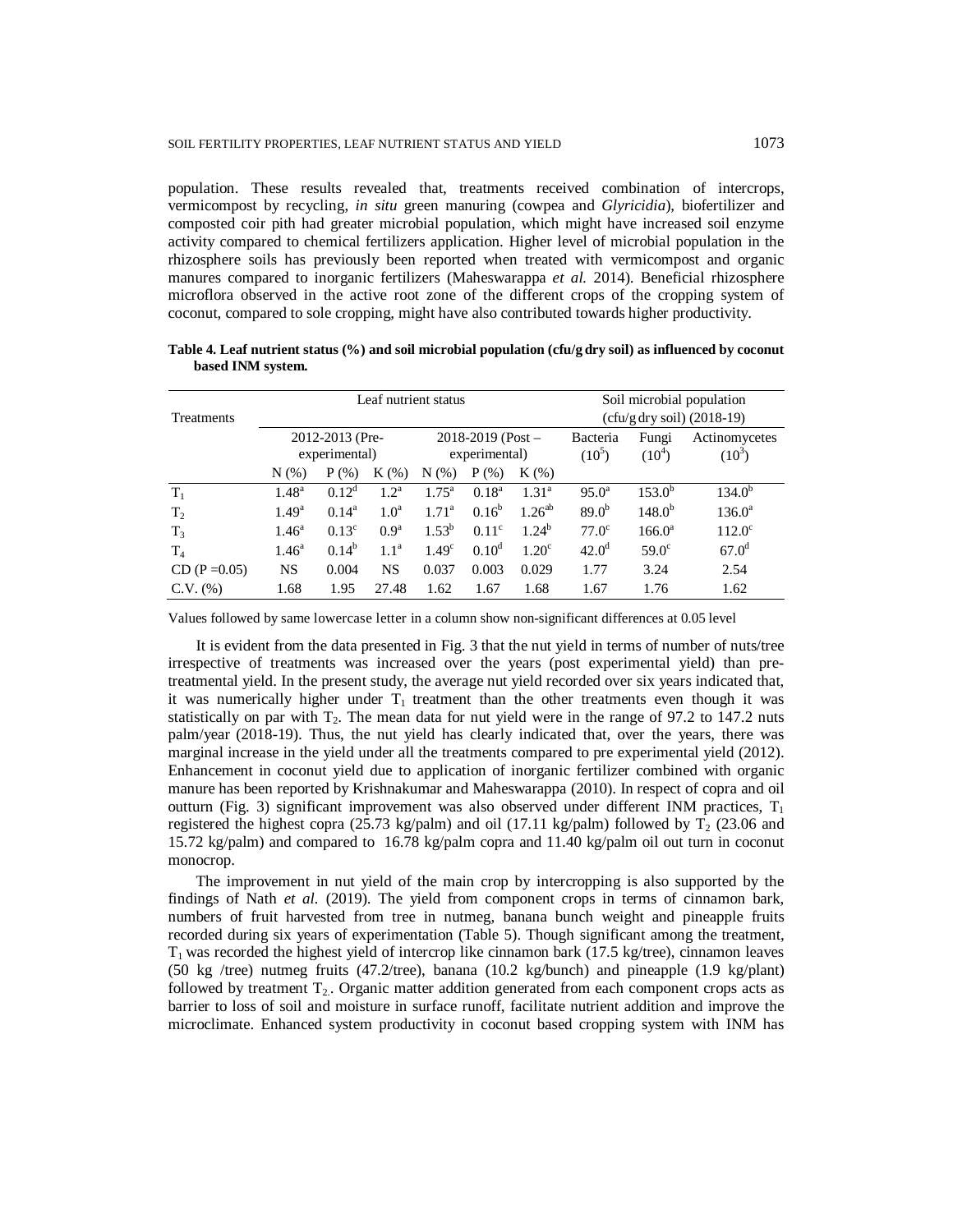

been attributed to better growth of the crops, which was reflected in the yield of crops in the system (Shinde *et al.* 2020).

Fig. 3. Effect of coconut based INM system with respect to nut yield, copra and oil yield of coconut (pooled data 2014-15 to 2018-19).

|  |                      |  |  | Table 5. Yield of different component crops under coconut based cropping system (Pooled data from |  |
|--|----------------------|--|--|---------------------------------------------------------------------------------------------------|--|
|  | 2016-17 to 2018-19). |  |  |                                                                                                   |  |

| Treatments     | Cinnamon<br>bark<br>(kg/tree) | Cinnamon<br>leaves<br>(kg/tree) | Nutmeg<br>(No. of)<br>fruits/plant) | Banana<br>(kg/bunch) | Pineapple<br>$(kg$ fruit) |
|----------------|-------------------------------|---------------------------------|-------------------------------------|----------------------|---------------------------|
|                |                               |                                 |                                     |                      |                           |
| $\rm T_1$      | 17.5                          | 50                              | 350.8                               | 10.2                 | 1.9                       |
| $T_2$          | 10.07                         | 65                              | 306.8                               | 8.9                  | 1.9                       |
| T <sub>3</sub> | 15.4                          | 57                              | 275.1                               | 8.1                  | 1.7                       |
| SEm. $\pm$     | 3.83                          | 7.51                            | 0.32                                | 0.5                  | 0.058                     |
| $CD(P=0.05)$   | 0.27                          | 0.13                            | 1.02                                | 1.5                  | 0.174                     |

From the present study, it may be concluded that integrated nutrient management by using 75% recommended fertilizer dose along with 25% N through recycling of biomass with vermicomposting  $(T_1)$  was found worthwhile for maintaining good soil health, leaf nutrient status and yield of coconut and its component crops. The incorporation of organic compost in INM practices can help not only in substituting inorganic fertilizers totally or partially, but also in encouraging farmers to recycle different agricultural waste into a more sustainable (vermicompost), cost-beneficial and increased production and productivity unit area without affecting the ecosystem.

# **References**

Allen ON. 1959. Experiments in Soil Bacteriology, third ed. Burgess, Minneapolis, MN, USA.

- Bhat R and Sujatha S 2007. Soil fertility status as influenced by arecanut based cropping system and nutrient management. J. Plant. Crops **35**(3):158-165
- Issaka RN, Senayah JK, Andoh-Mensah E and Stella A. Ennin 2012. Assessment of fertility status of soils supporting coconut (*Cocos nucifera*) cultivation in western and central regions of Ghana. West Afr. J. Appl. Ecol. **20**(1): 47 -46.
- Krishnakumar V and Maheswarappa HP 2010. Integrated nutrient management for root (wilt) diseased coconut (*Cocos nucifera* L*.*) palms. Indian J. Agric. Sci. **80**(5): 394-398.